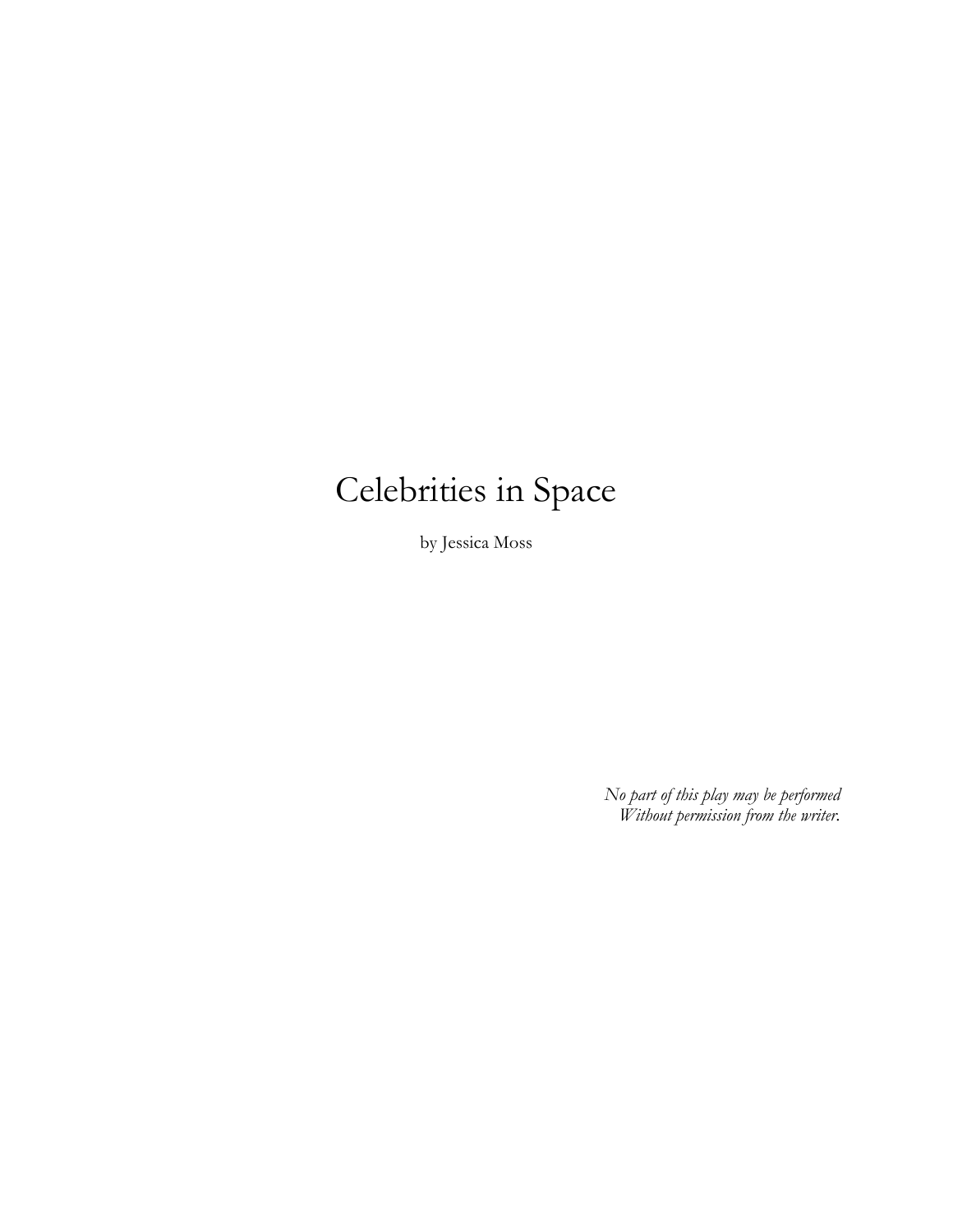# **WHO**

BLAKE – A NASA spacey type person guy, any gender OLENDOWSKI – A NASA spacey type person guy, any gender CALLAGHAN – a NASA spacey type person guy, any gender, likely a bit older than Blake or Olendowski, old guard, big George C. Scott or Ed Harris energy (not that they have to be male, that is, but those are the references that I have at the moment, you know?).

## **WHERE**

Offices at NASA. Bleep bloop blorp.

# **WAIT**

A '/' marks point of interruption where the following line begins.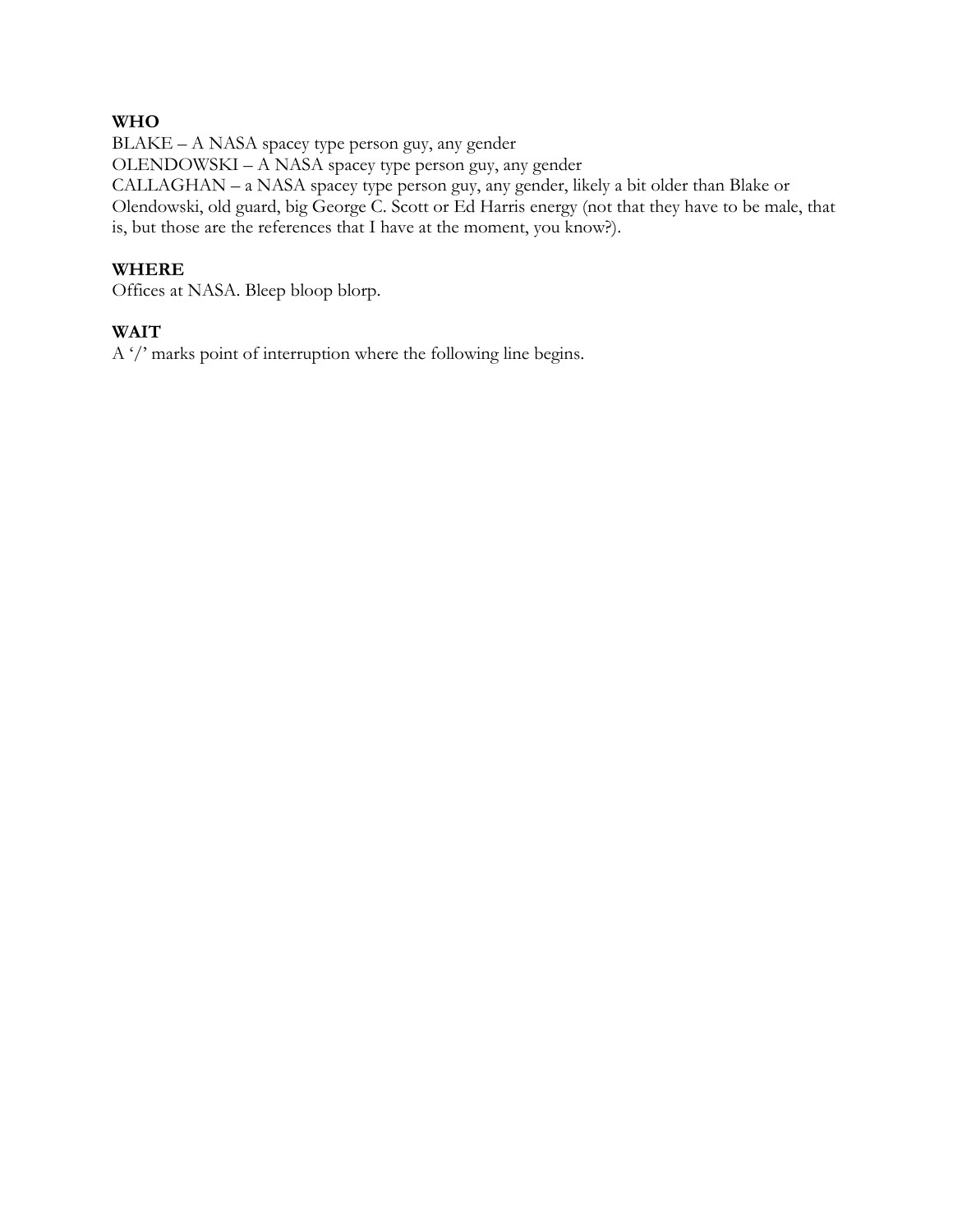*A frustrated office. Probably machines that go BING!, if you have them? Or also nothing. Nothing works great.*

*CALLAGHAN and BLAKE pace, or sit, exhausted, frustrated, and completely out of ideas. BLAKE opens their mouth as if they had an idea. CALLAGHAN eagerly looks to BLAKE. BLAKE pauses…. Closes their mouth. Shakes their head. CALLAGHAN pounds their fist.*

CALLAGHAN Goddammit. Are we ever going to come up with an idea?

Well, Blake, /are we?

BLAKE I don't know, boss.

CALLAGHAN You don't know. Goddammit. Well we better figure it out, Blake.

BLAKE I know, boss.

## CALLAGHAN

Or it's curtains for us. Imagine. All these years I been at NASA. All these years, as a spacey type person guy, exploring the final frontier. Pushing science to the limits so that we could better understand our place in the universe. And now, declining interest. Declining funds. With earth going to shit, they say, "maybe we should spend the money here, on making lives better, more liveable on earth, instead of looking around in space". And if we don't come up with something that'll make space travel seem relevant, exciting, worthwhile…goddammit.

BLAKE We'll be out to sea.

CALLAGHAN Out to sea? We'll be out to space. Goddammit.

*OLENDOWSKI bursts in.* 

**OLENDOWSKI** I've got it. I've really got it.

BLAKE No.

**OLENDOWSKI** I do. I can hardly believe it, but -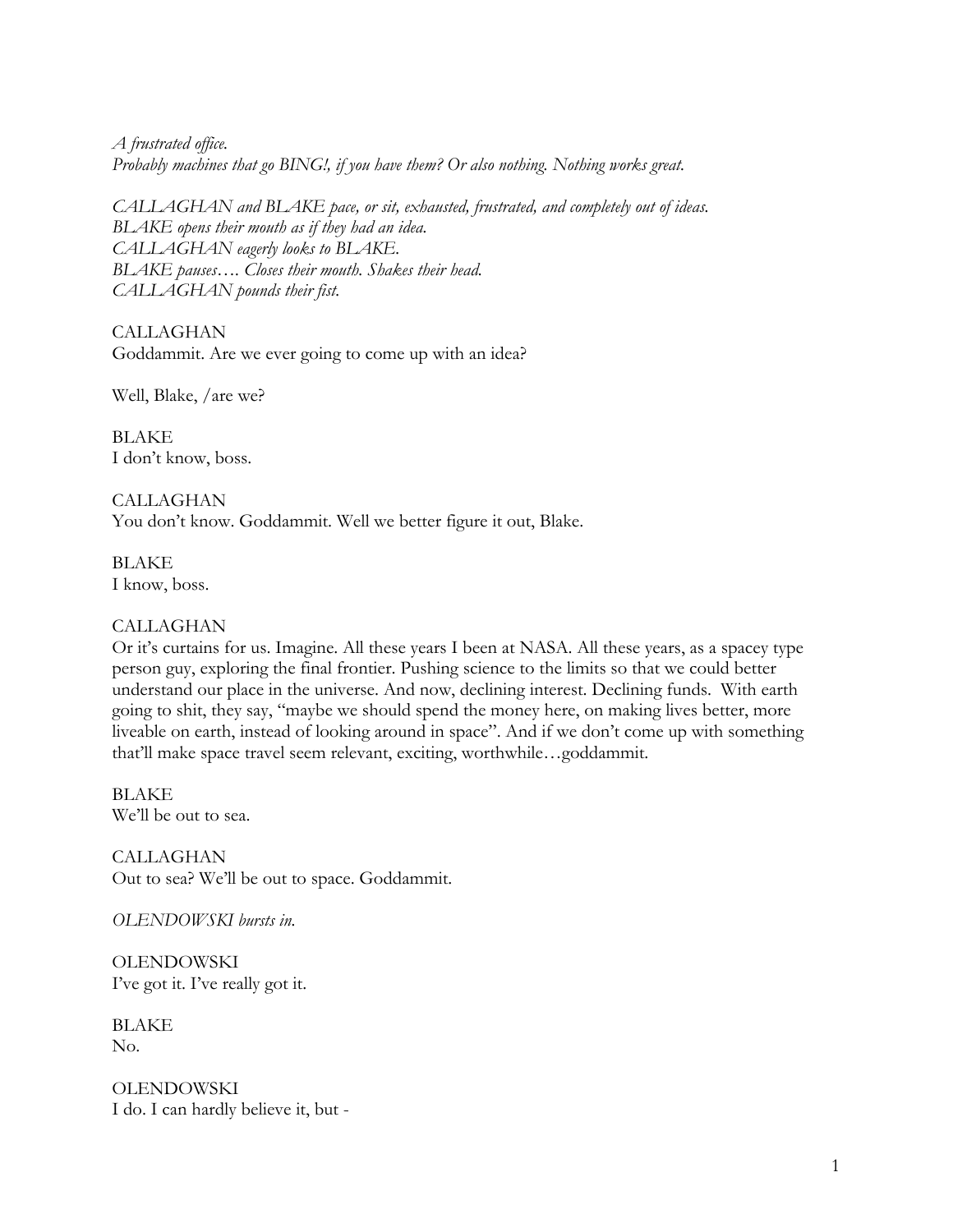CALLAGHAN Don't toy with me, Olendowski, I can't take it.

**OLENDOWSKI** I really think I've got it.

Celebrities. In space.

*Beat.*

BLAKE My God –

CALLAGHAN What the hell did you just say?

**OLENDOWSKI** I said Celebrities. In space. We take celebrities. We send them to space.

*Beat.*

BLAKE Boss, I think Olendowski's got it.

CALLAGHAN It couldn't work.

BLAKE Why not?

# **OLENDOWSKI**

I know it sounds crazy. But these are crazy times, aren't they? In days like these you gotta think outside the box, you gotta shoot for the stars, but that's what we do, goddammit. We're NASA and we shoot for the stars.

BLAKE Boss, we're dreamers.

# CALLAGHAN

I know we're dreamers, goddammit, but we're also spacey type person guys, goddammit. We need to know our limitations. We have to be rational, goddamit, we've got to be practical.

BLAKE Hear Olendowski out, at least, boss.

CALLAGHAN (…) All right, Olendowski, I'll hear you out, what's the idea?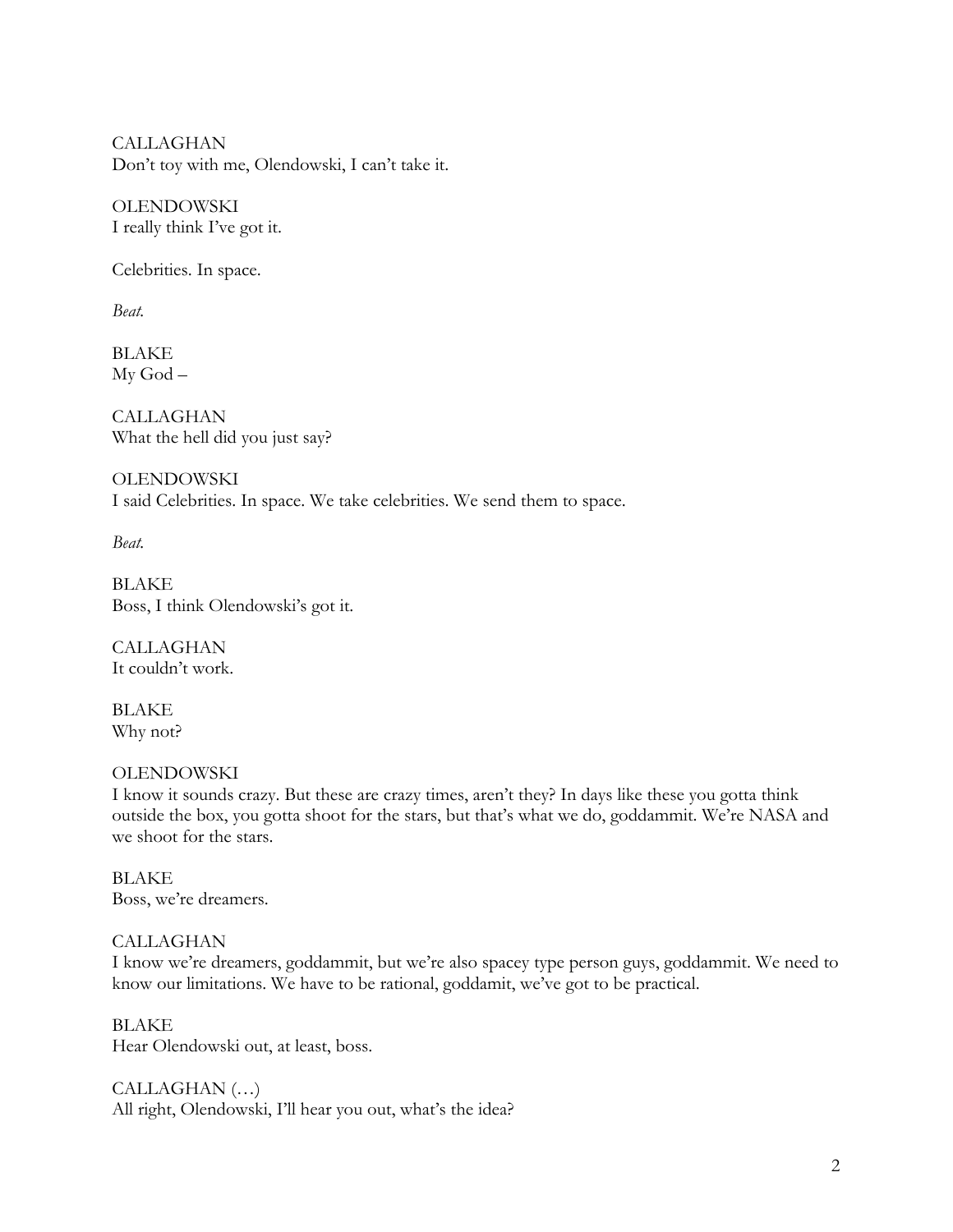**OLENDOWSKI** It's celebrities. In space.

CALLAGHAN (…) My god.

BLAKE What more do you need other than that? That's incredible, it tells you the whole thing.

CALLAGHAN It's catchy, I'll give you that.

BLAKE

It sure could boost the profile of the space program. NASA sure could use something that got people's attention like that, boss. Could change everything for us, could be the answer we're looking for. Celebrities. Wow.

**OLENDOWSKI** In space.

**BLAKE** Wow.

## CALLAGHAN

You can't let yourself get sucked in by flashy ideas, flashy ideas fizzle out, I just need to understand this, make sure I'm seeing all angles of the proposition. Walk me through it.

**OLENDOWSKI** I gotcha, boss. So, we take celebrities, right?

CALLAGHAN What kinda celebrities?

**OLENDOWSKI** All kinds. Whatever kinds you like. Actors, rock stars, football players, billionaires-

BLAKE Oprah?

**OLENDOWSKI** We couldn't get /Oprah.

CALLAGHAN We'd NEVER get Oprah, goddammit.

BLAKE Goddammit.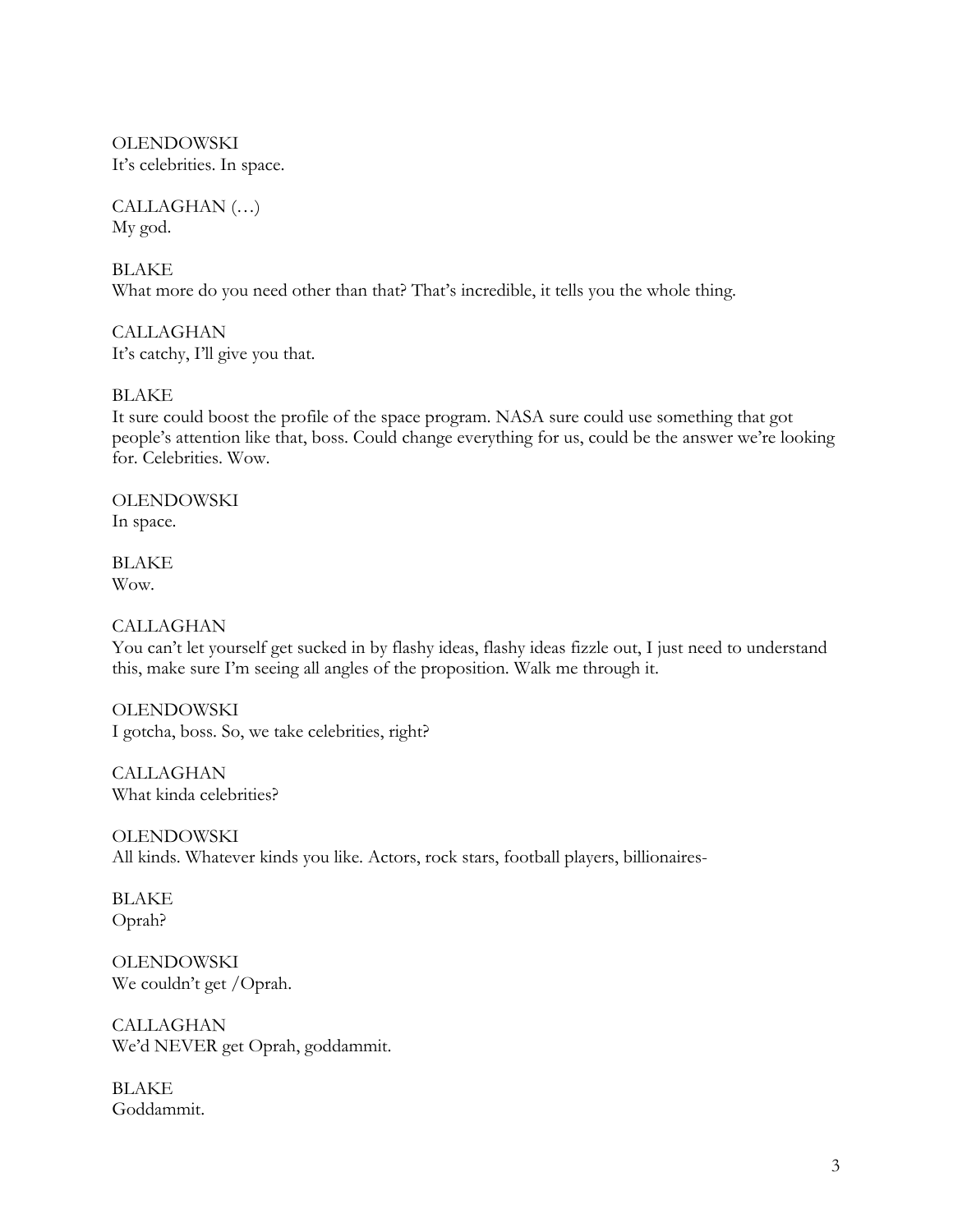**OLENDOWSKI** But there's bunches of 'em, and they all have a following. So we take those celebrities….

BLAKE Yeah? Yeah?

**OLENDOWSKI** And we send 'em to space.

BLAKE Wow.

CALLAGHAN

All right, all right. Don't get your hopes up. You got something there, Olendowski, you got something, but I got a lot of questions. First off, where in space do we send 'em?

**OLENDOWSKI** Just…. Space.

*OLENDOWSKI makes sound effect like: "out there"*

CALLAGHAN All right, all right. Do we train 'em?

OLENDOWSKI (…) Kinda.

CALLAGHAN Kinda.

**OLENDOWSKI** Yeah, like we train 'em, but we don't *train* 'em.

CALLAGHAN All right, all right.

BLAKE This is genius! You've really done it, Olendowski!

CALLAGHAN Now goddammit, Blake, don't go getting excited. It solves our problem, sure, but it's so crazy, how could it work?

BLAKE Or… it's so crazy it just might work?

CALLAGHAN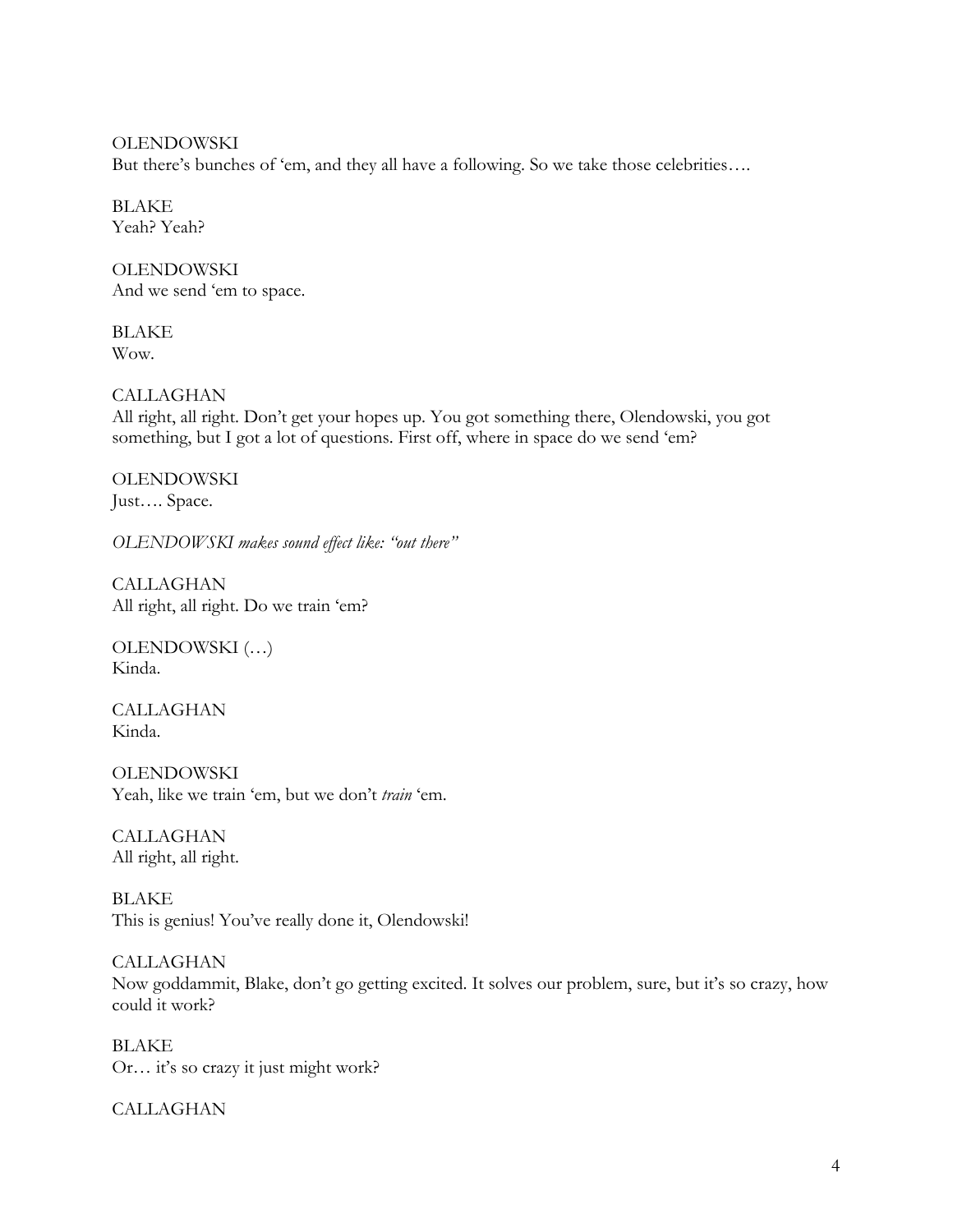Goddammit, Blake. You just blew this wide open. All right, all right, how do we get the celebrities to do this?

OLENDOWSKI

Here's the thing, Boss: they want to do it. They're signing up left, right, and center. They all want a piece of the pie. And here's the thing, Boss: we can charge 'em

BLAKE Wow!

CALLAGHAN Charge 'em?

**OLENDOWSKI** Millions of dollars for the privilege.

BLAKE My god, we could fund new explorations.

**OLENDOWSKI** New explorations, improved technology, state-of-the-art innovations-

BLAKE New chairs in the computer /room?

**OLENDOWSKI** And new chairs in the computer room.

CALLAGHAN GODDAMMIT, I don't want us getting excited about new chairs in the computer room, we've all had our hearts broken too much.

## **BLAKE**

Ah, but, boss, you gotta see that this is a sure thing. This really could make it all happen for us. The attention, the money, I could meet Oprah.

**CALLAGHAN** OPRAH ISN'T GONNA /DO IT.

**OLENDOWSKI** Oprah isn't gonna /do it.

#### BLAKE

She might! We're talking about a world where the richest more privileged people get to hop in a rocket and go into space, with no education or business being there. Anything is possible!

CALLAGHAN My goddammit.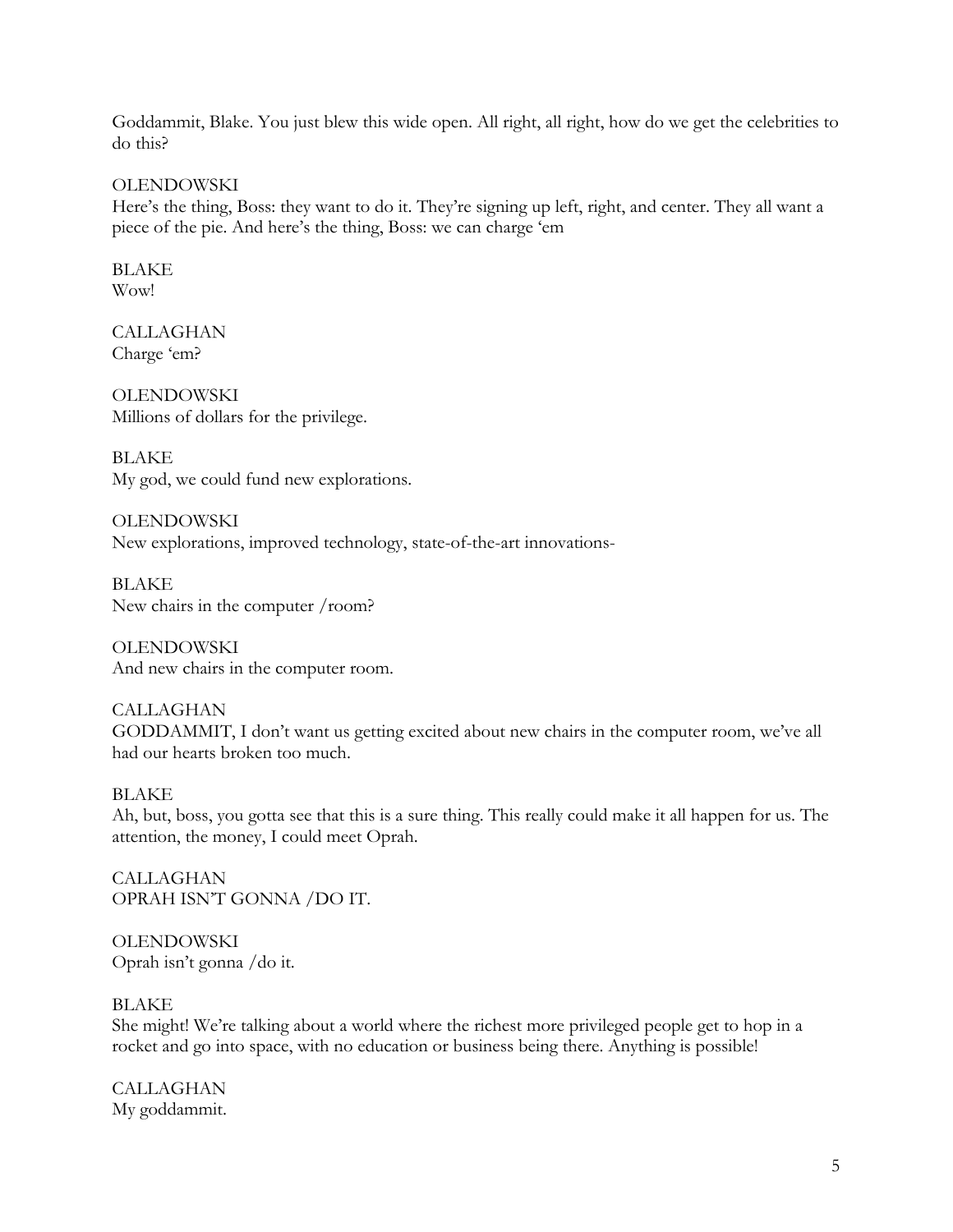**OLENDOWSKI** Whaddaya think, boss?

## CALLAGHAN (…)

In my many years here at NASA in the Spacity-Space program, I never saw times as hard as these. I never thought that the farther we'd be able to travel, the more we'd have to go. The more we learned, the more we'd have to learn.

But you, Olendowski. You come in here with a plan that can save us all.

Goddammit, kid. Goddammit.

**OLENDOWSKI** You like it, boss?

## CALLAGHAN

Like it? I love it. Celebrities into space. What an idea. What an achievement. The most beautiful and famous among us riding around in a little space suit. And when they come back, the stories they'll be able to tell, and the more we'll be able to grow our little program. You've really done it, Olendowski.

OLENDOWSKI (…) Come back?

CALLAGHAN Yeah, you know. When they come back from space.

**OLENDOWSKI** Oh. Uh. Hm.

I mean…. Uhhhh. Uh. *Uhhhhh*.

Yeah, interesting.

CALLAGHAN Well, surely we'd… we'd bring them back.

#### **OLENDOWSKI**

Uh huh. Uh huh. Uh huh. Definitely an idea there. Definitely a possibility. Not really what I was thinking, but –

BLAKE You were suggesting we just sorta.... Launch them out there?

**OLENDOWSKI** Yeah, you know. *(OLENDOWSKI does a little mime of chucking someone out into space)* Hwup. Off ya go. Enjoy!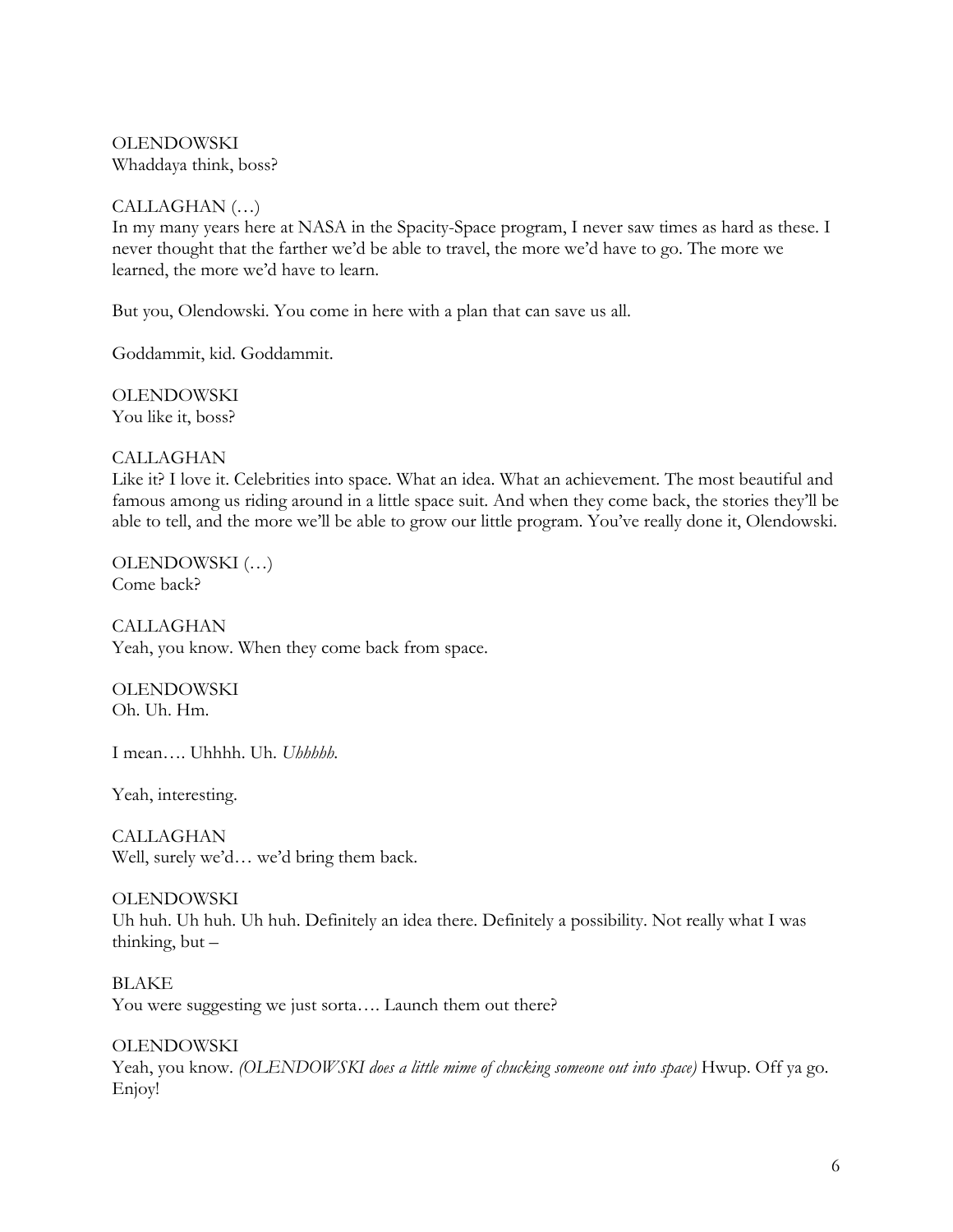CALLAGHAN And then… just….

## **OLENDOWSKI**

Yeah, I dunno, float? What really happens up there, anyway, we ever been able to figure that out? They'll, you know, chill. Post a selfie. And then ….

**BLAKE** And then what?

## **OLENDOWSKI**

Well I don't know, but…. *(OLENDOWSKI does a little mime like, "they would disappear").* What, I thought you guys were onboard.

CALLAGHAN I just assumed they would be coming back.

**OLENDOWSKI** But why would we do that, what good would that do?

**BLAKE** We're trying to bring awareness to space travel so that we can keep going as a company!

## **OLENDOWSKI**

And I told you, they'd pay! Tons of revenue coming in, plus, the press before? Pfft. It'd be great. Today Show, CNN, get people from the networks, I'm sure some of 'em would love it. It would definitely bring awareness. We're gonna launch Kanye into space? Who doesn't watch that?

BLAKE Ye.

**OLENDOSKI** Yay, exactly! It solves our problem. It solves *most* problems.

BLAKE Who'd do this once they realize what was going on?

## **OLENDOWSKI**

You can make literally anything popular these days! People are paying millions for NFTs! Y'know what those are?

BLAKE I've heard of them but I don't understand them.

## **OLENDOWSKI**

Exactly! That's what they are. Things you hear about but don't understand, and they are selling them for millions! And I mean, maybe we'd have to clump 'em together, make a day of it! Cause, yeah, I could see interest declining at a certain point, BUT STILL!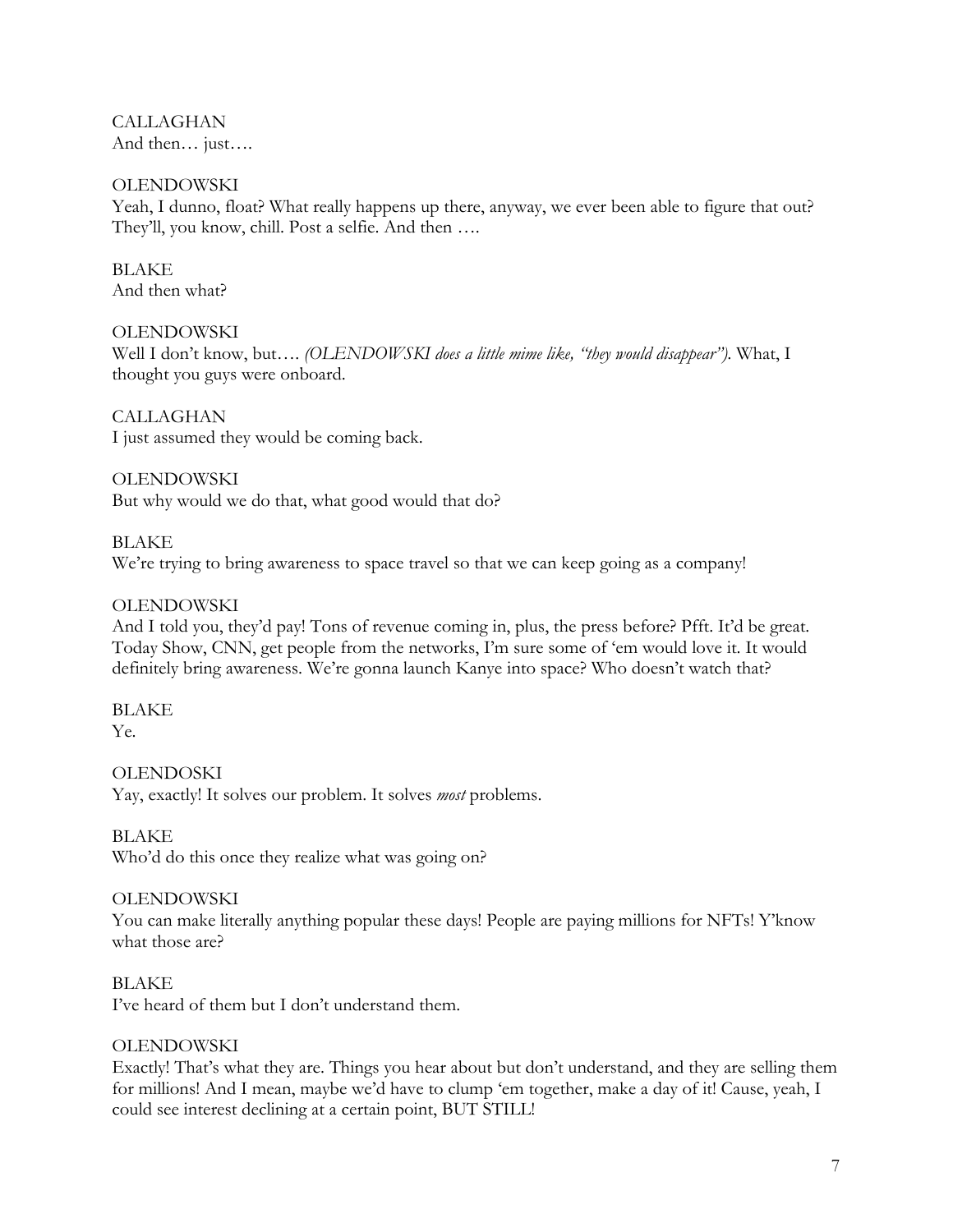BLAKE No, but… but you'd be killing people.

OLENDOWSKI (…) We'd be killing celebrities. Not exactly the same thing.

BLAKE Some of the most beloved people -

# **OLENDOWSKI**

Who control the vast majority of wealth, continue to increase that incredible wealth by throwing balls or playing pretend, or getting to live out their wildest dreams and fulfill their creative potential while the rest of us play basketball on the weekends or do community theatre and work our bodies to complete collapse to be able to afford a completely sub-optimal existence?

Look Blake. You work here every day. You've worked here every day for years. Do you get paid enough?

BLAKE  $I -$ 

OLENDOWSKI You like in a studio apartment with a hotplate.

BLAKE I'm saving for an Oculus.

# OLENDOWSKI

Did you think you'd be down here, in the offices, with the fluorescent lights and the no windows? Didn't you think, when you devoted your life to astroscience, that that meant you'd spend your entire life on the ground floor? Didn't you want to be the one actually going to space? Didn't you want to soar, Blake? Didn't you want to soar?

 $BLAKE$   $(...)$ Yeah.

# **OLENDOWSKI**

And if some idiot billionaire, who has done nothing but pollute the world that the rest of us are stuck on while it turns and burns, who has created something that makes your life a living hell, that is designed to make you hate yourself, but is also designed to be so addictive and foundational to our interactions that you literally can't leave even though you develop this small pain in your lower stomach that never goes away because of it, if that billionaire, with his billions decides that he should be lucky enough to participate in the miracle of space travel, for NO reason other than his ill-gotten wealth, how does that make you feel.

 $BLAKE$   $(...)$ Bad….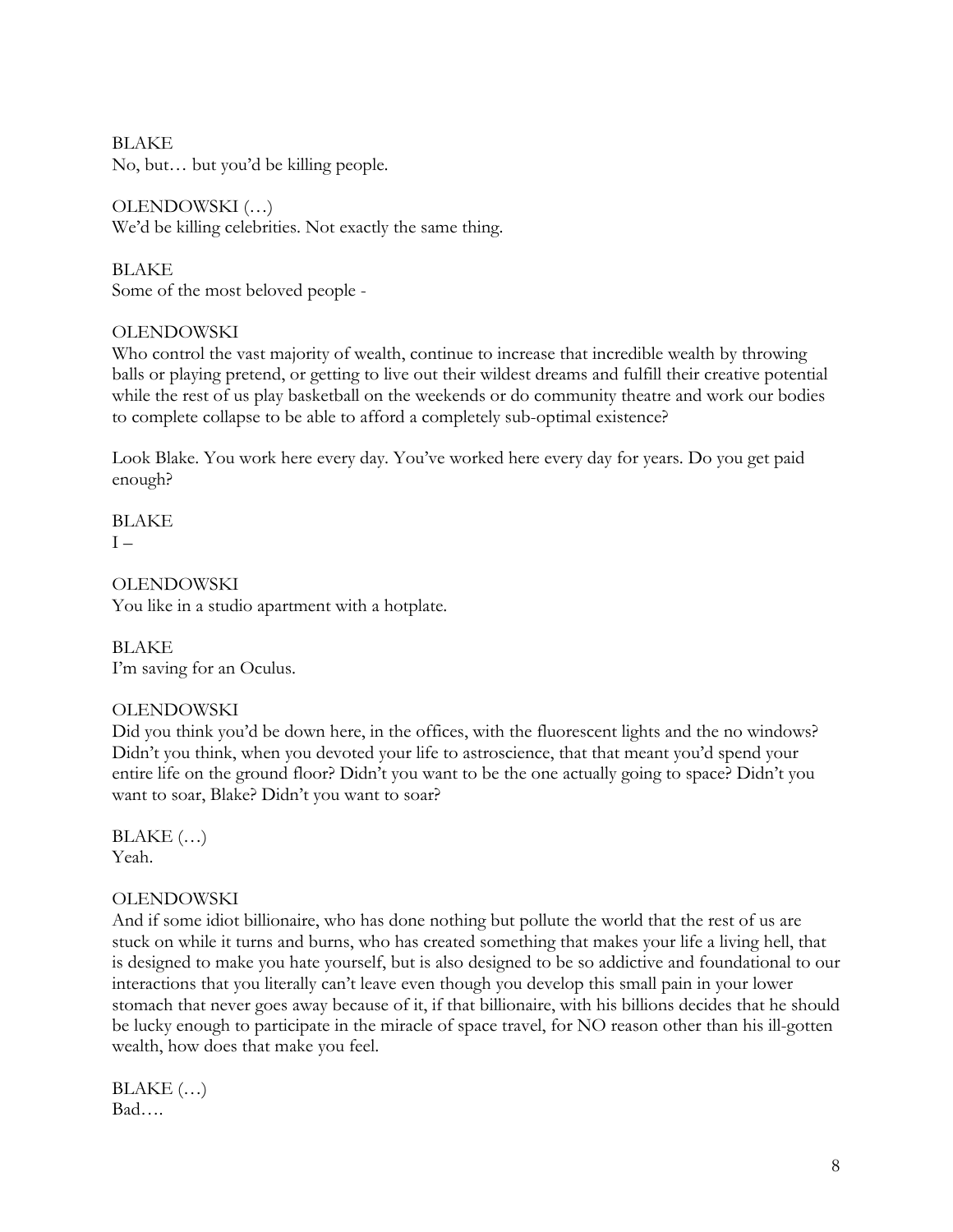**OLENDOWSKI** 

And so should we let that billionaire return to the planet that he was largely responsible for destroying?

 $BLAKE$   $(...)$ No.

**OLENDOWSKI** No. No we should not, Blake.

BLAKE Screw him.

**OLENDOWSKI** Exactly. Exactly, Blake, screw him.

BLAKE Launch him up there. Launch 'em all up there.

# **OLENDOWSKI**

And you see, it's self-selecting. The only celebrities who are going to think that this program is for them, is something they're worthy of, are the most selfish, self-aggrandizing, worst people on earth.

BLAKE BUT NOT FOR LONG!

**OLENDOWSKI** EXACTLY! Exactly!

CALLAGHAN Goddammit!

OLENDOWSKI (…) Boss?

CALLAGHAN Goddammit, Olendowski… you're a genius.

**OLENDOWSKI** Really, boss?

## CALLAGHAN

You think you've done all you can. You think there must be a limit at some point. To the universe, sure. To the limits of space travel. But also to human ingenuity: to how much we can come up with, how much we can do. And then, and idea like this comes in. To launch famous people into space and leave 'em up there. And it's humbling, really. It makes you feel big, and oh so small. It makes you shocked at how much we're capable of, and makes you wonder who else we can throw into the